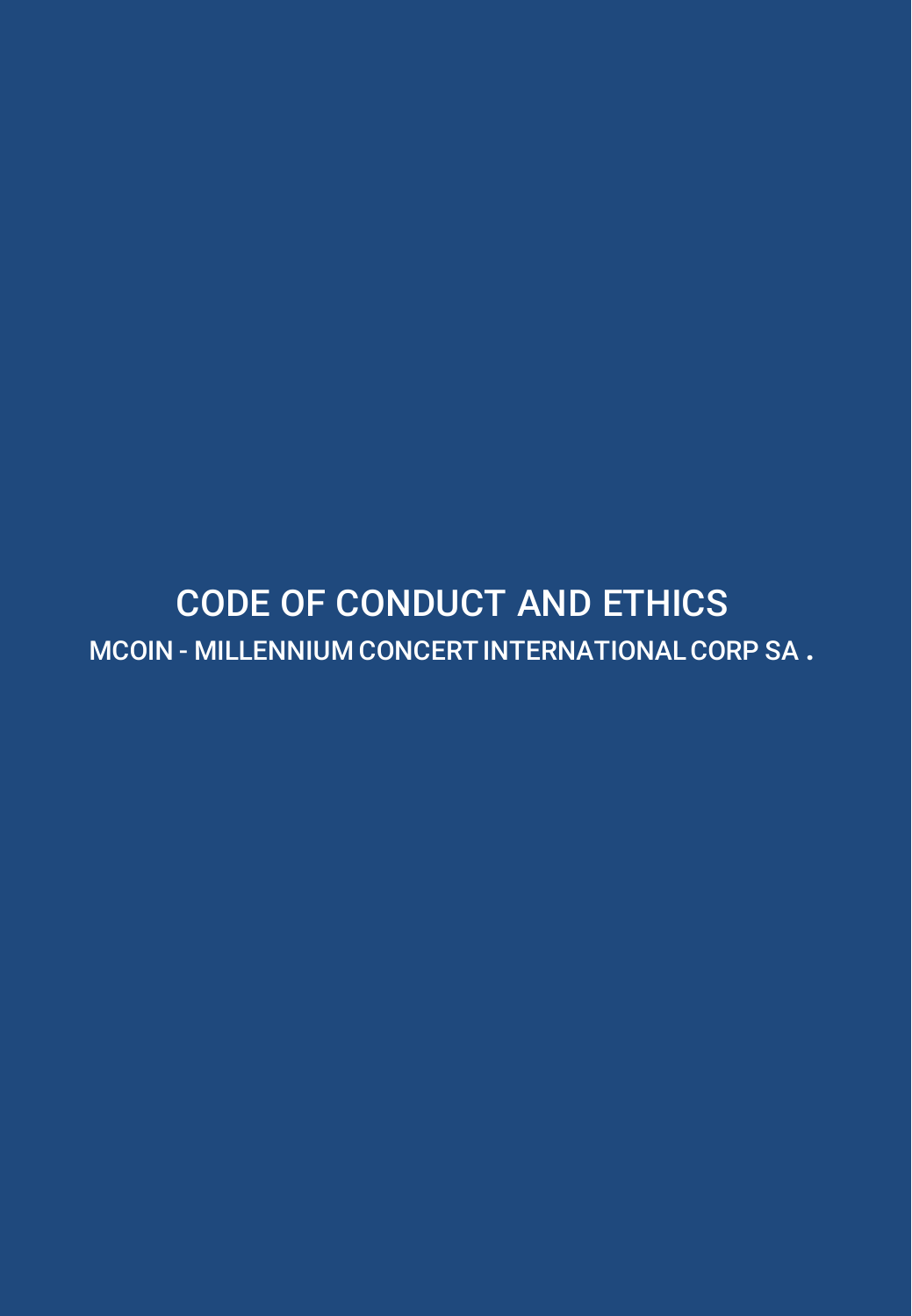## **INDEX.**

| <b>Vision</b>     | 02 |
|-------------------|----|
| <b>Mission</b>    | 02 |
| Values            | 02 |
| <b>Definition</b> | 03 |
| objective         | 03 |
| Applicability     | 03 |

| Attitude                 | 03 |
|--------------------------|----|
| Leadership               | 04 |
| Resources                | 04 |
| Confidential Information | 05 |
| Records and Reports      | 06 |
| Conflict of interests    | 06 |
| Security and health      | 06 |
|                          |    |

| <b>Relations with Public Bodies</b>    | 07 |
|----------------------------------------|----|
| <b>Press Relations</b>                 | 07 |
| relationship with investors            | 07 |
| <b>Customer and Consumer Relations</b> | 08 |
| <b>Supplier Relations</b>              | 08 |
| Social media                           | 09 |
| Social responsability                  | 09 |
| Environment                            | 10 |
| Gifts, Gratuities, Courtesies          | 10 |
| <b>Business Conduct</b>                | 10 |
|                                        |    |

| Doubts, Criticisms, Suggestions | 11 |
|---------------------------------|----|
| denunciations                   | 11 |
| sanctions                       | 11 |
| Validity                        | 11 |
|                                 |    |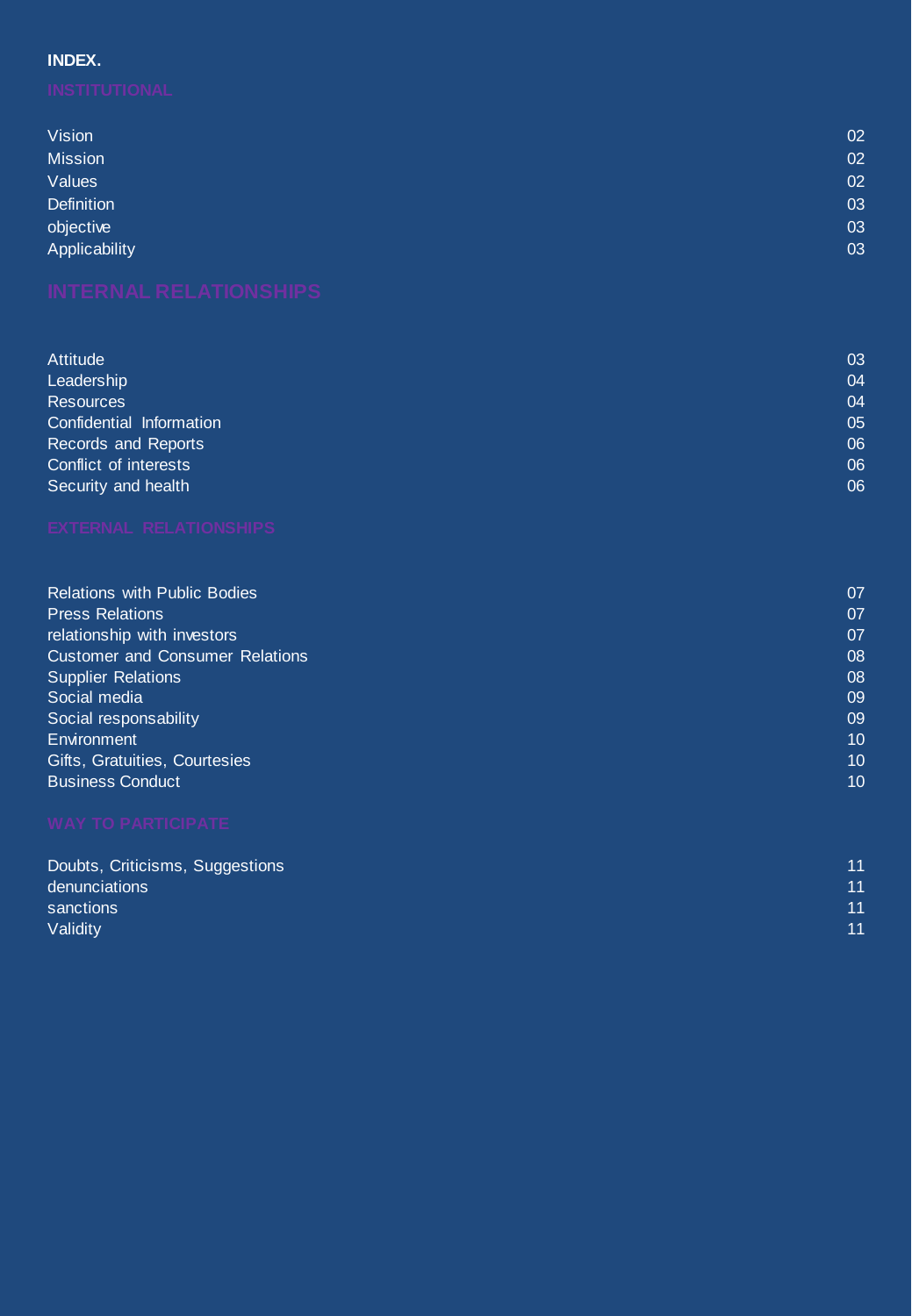**MCOIN - MILLENNIUM CONCERT INTERNATIONAL CORP SA ,** is a North American Startup, a closed capital corporation, by shares, duly registered and registered under no. P21 0 0001 92750 , Filend Octuber 26/2021, Sec Of State, I further certify that this authorized is an electronically transmitted certificate by section 15.16, Florida Statutes, and authenticated by the code noted below. In this act, represented by President Norberto Ribeiro da Silva and Vice President Claildo Mariano Sá.

**MCOIN - MILLENNIUM CONCERT INTERNATIONAL CORP SA,** referred to as **(" MCOIN ),** is a Startup, Private Limited Company, by shares, whose tax regime is based on taxable income, provides specialized advice and/or consultancy through its shareholders, individuals and/or legal entities, linked or not linked to the producer, intermediating and/or representing businesses and providing services, whose objectives are to design, create, develop, produce, build, manufacture, capture the purchase of products and/or financial resources, development of new technologies, 3D designer projects . The production company is 100% focused on the live entertainment industry, specializing in the production and design of concerts, shows, mega music festivals of an itinerant nature, conducting world tours, holding commercial partnerships with all the largest suppliers and service providers, infrastructure, communication, marketing, advertising, booking agencies for internationally renowned artists and bands based around the world, entertainment company founded to perform shows, concerts, festivals, cultural activities, which always seeks to spread the world music phonographic industry , in addition to selling and marketing products. We intend to promote a wide variety of entertainment genres, from live music shows, electronic music shows, ballets, operas, circus activities, audiovisual, hybrid events. And with the aim of obtaining a large set of attractions for the future, adding daring, the curriculum of the directors and production. **MCOIN** enters this market with the proposal of offering high quality entertainment similar to that of the world's large metropolises, aiming to reach diverse impacts and audiences through all mass communication vehicles. Our entire infrastructure is outsourced and decentralized through partnership with various companies that operate in the entire production chain of live entertainment, such as: Ticket sales, Food & Beverages, advertising, merchandising, etc.

Our goal is to change the cultural behavior of investors, generate new habits and create sensations. **MCOIN 's** trajectory comes from good business relationships with suppliers and service providers that are among the largest companies in the field, and we are always close to the main music content providers in the world. Guide employees through ethical guidelines defined in this Code. Each MCOIN professional has a duty to reinforce compliance with coworkers, practicing them daily.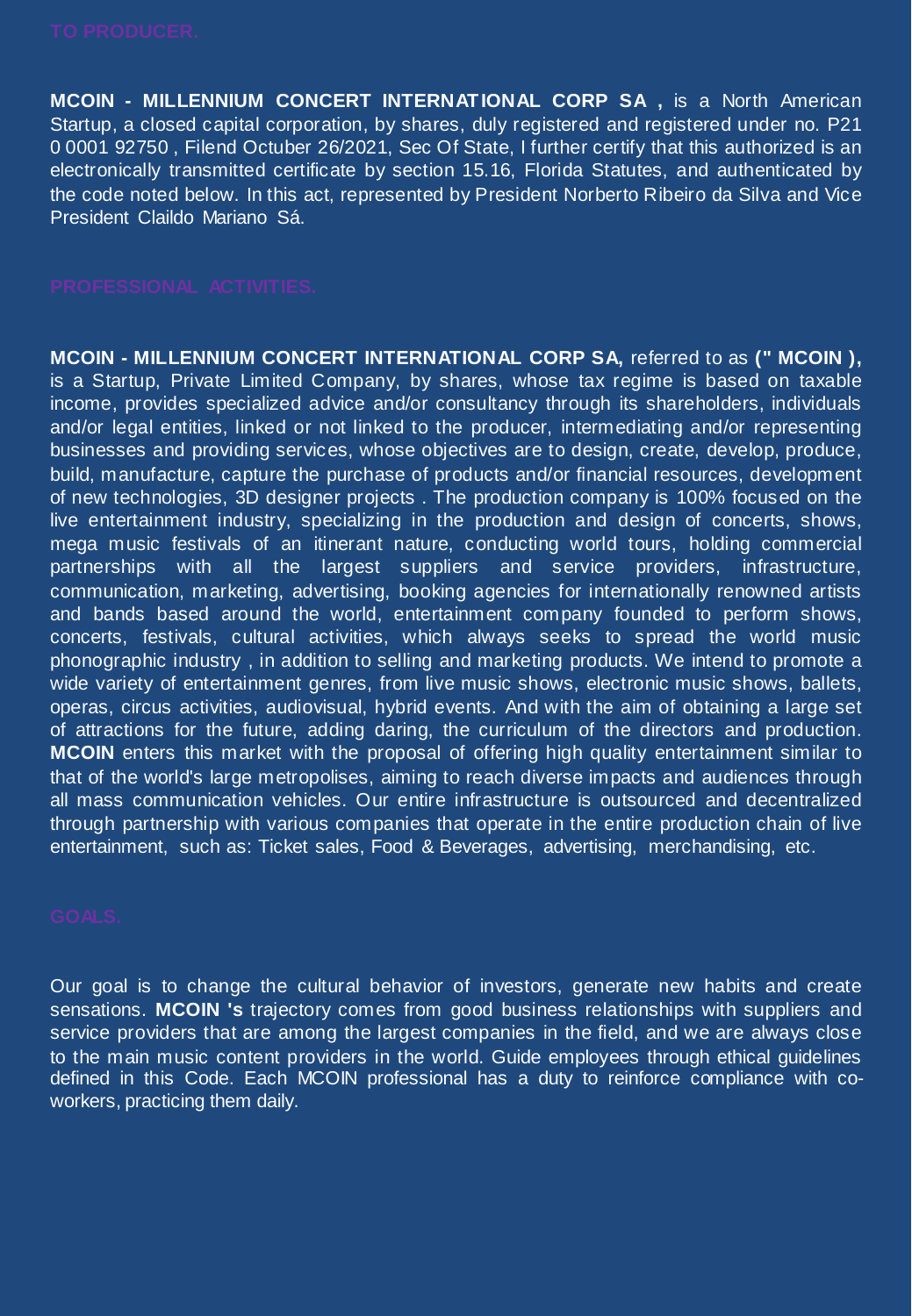We are a startup and we intend to be strong in entertainment and in the market in which we operate to be recognized for our innovation, quality, service, profitability, and human talent, contributing in a relevant way to the strengthening of the culture and commercial evolution of music in the music industry. and in the global entertainment industry.

Always being able to serve exclusively and with quality, facilitate people's desires and deliver current entertainment to society, as well as being an effective marketing tool that provides business partners with great business opportunities.

To be ethical, and loyal. Respect our investors, shareholders, shareholders, partners and employees. **QUALITY** . Ensuring the continuous satisfaction of our investors and investors, based on quality and attention to detail. **PEOPLE** \_ Our leadership's main role is to take care of our people, developing, challenging, keeping their teams motivated and rewarding them for doing so. **FOCUS ON RESULTS** . We think big, we are focused, determined, we always seek to achieve goals.

We are ethical and loyal. We respect our customers, shareholders, partners and employees.

The MCOIN Code of Ethics reflects the organizational culture, principles and values that must guide the attitudes and behavior of all employees, making their actions exemplary for the society in which they live.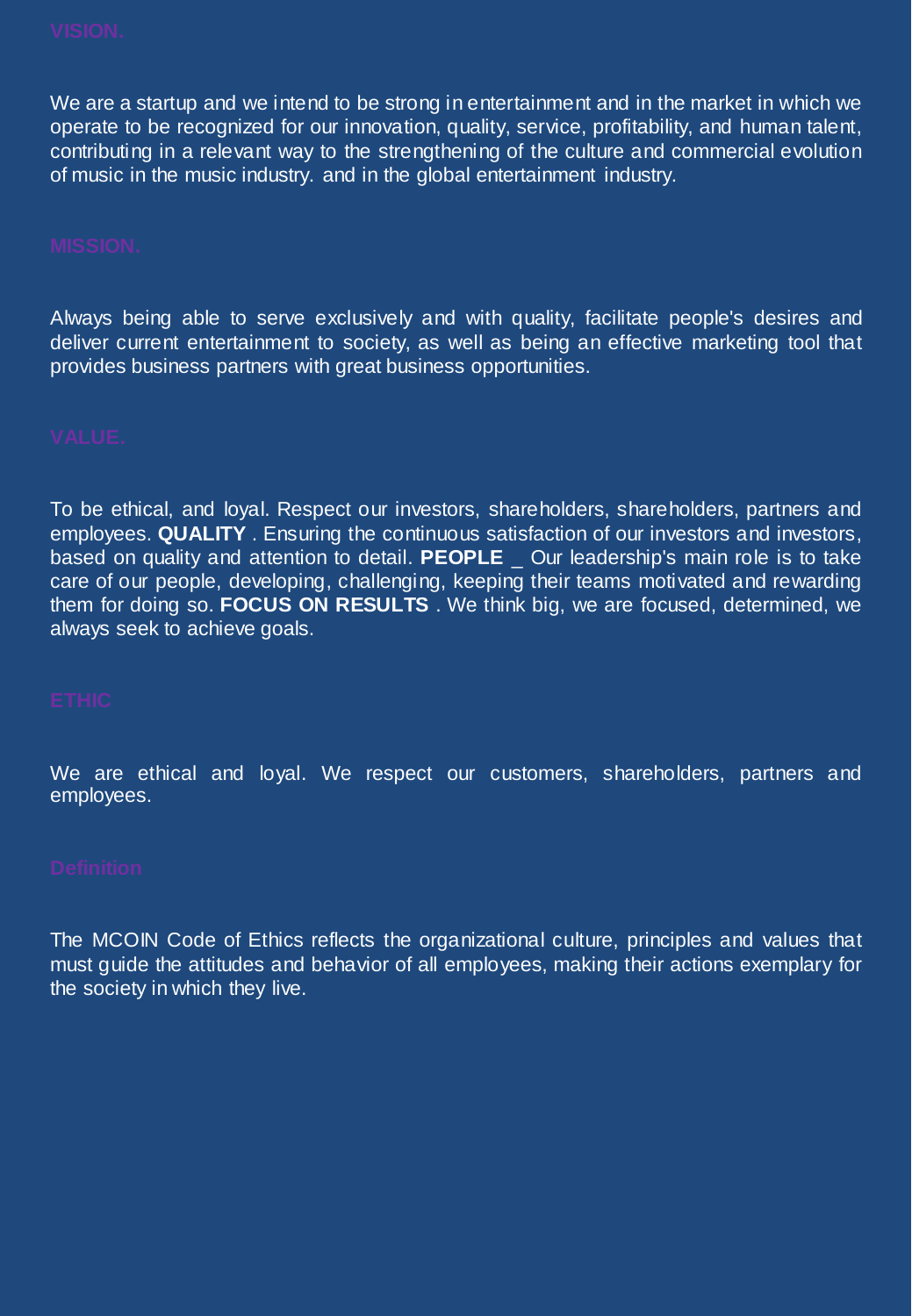This document applies to employees, suppliers, service providers of ERW companies, including their branches, in national and/or international territory. And it must be followed by everyone regardless of hierarchical level, including interns. Therefore, it should serve as a reference for our suppliers and business partners.

Each and every relationship within MCOIN must be honest, transparent, preserving mutual respect. It is also expected to work in partnership to meet the needs of the various areas of the company, always aiming at the practice of the organizational principles (Vision, Mission and Values) of MCOIN.

Ethics is one of the values that guide the company's actions. Thus, any manifestation of discrimination and prejudice regarding race, origin, sex, age, religion, sexual orientation, physical and mental disability, among others, is unacceptable. Conversations and attitudes that involve physical or verbal violence and moral or sexual harassment are not accepted.

During working hours, the employee must dedicate himself to the exercise of his functions and respect the commitments and schedules. The search for quality, innovation and focus on results must be permanent.

Employees must take care of their personal appearance, dressing in a manner consistent with the function performed. Avoid financial default in your personal life, especially when in positions of trust, as it is a negative circumstance.

The consumption of alcohol and illicit substances compromises health and professional performance, harms the work environment and affects the company's image. Therefore, no employee can work under the influence of illegal drugs or alcohol. In compliance with current legislation and due to the harm caused to passive smokers, smoking is only allowed on ERW premises, in places pre-determined by the Occupational Health and Safety area.

The performance of MCOIN leaders within the premises of this Code is essential, maintaining a climate of respect and trust, giving equal treatment to each of its team and serving as an example in the practice of ethical guidelines for employees and third parties.

Company leaders must ensure that the behavior of employees on their team is aligned with MCOIN's values and the practices described in this Code.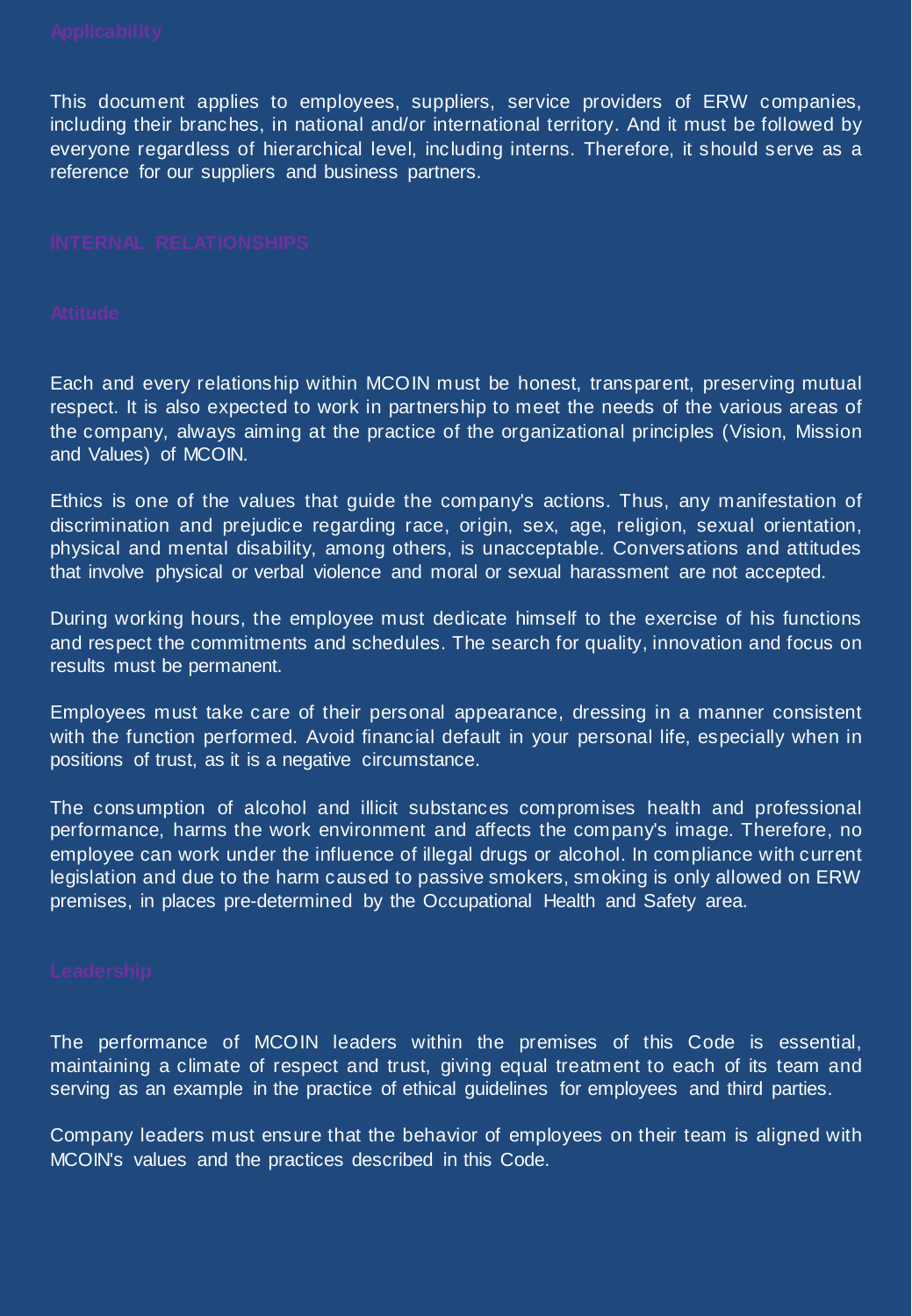All assets, devices and equipment (financial, equipment, software, telephones, office supplies, among others) must be used exclusively for work activities in the company. All assets and resources made available by MCOIN must always be used avoiding waste, costs and unnecessary expenses.

Reimbursement requests must accurately reflect the expenses incurred, as per the Travel and Expense Reimbursement Policy.

The use of electronic systems, e-mail and internet, for personal purposes, must be moderate and provided that this use does not harm the progress of the work. To ensure proper use and protection of confidential information, the company reserves the right to monitor the use of these electronic systems. Accessing websites or forwarding electronic messages related to any type of discrimination, sexual content or other topics is inappropriate for the work environment.

The MCOIN brand is an asset of the company and can only be used with the knowledge and authorization of the responsible Boards. No third party or business partner may use the MCOIN brand without prior authorization or contractually.

Information is an essential asset of MCOIN's business processes. Every employee who has access to confidential and privileged information has a duty not to expose it to third parties. The use of information classified as confidential must be exclusively for professional purposes, and it is prohibited to use it for one's own benefit or that of third parties or to suggest investments to family members, friends or any third party.

Relevant information such as surveys, business methodologies, manuals, business or corporate presentations, business studies and any confidential reports or data must not be exposed on workstations, printers and meeting rooms. These documents form part of the intellectual property of MCOIN, must be stored properly, and cannot be passed on or given to third parties without authorization.

All intellectual production in the exercise of its functions is the property of MCOIN, and it is not allowed to erase, destroy or take this information at the end of your employment contract.

The use of identification credentials (ID, passwords and badges) is individual and nontransferable, and their sharing at any level is prohibited.

Avoid any discussion, face-to-face or over the phone, involving confidential or competitive information when in public places such as elevators, restaurants, taxis, airports or planes, as well as in virtual environments such as social networks, personal web pages or blogs.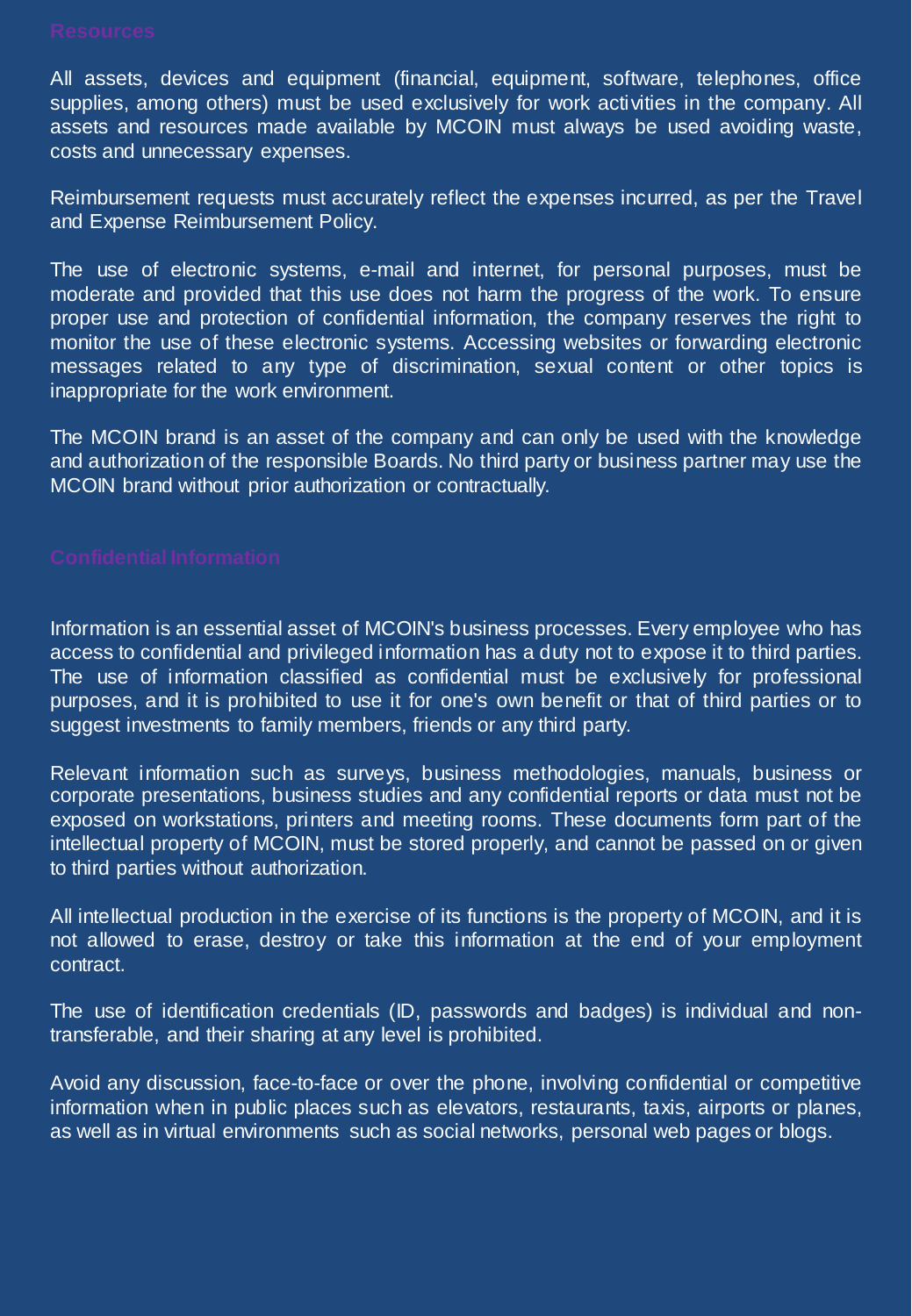The obligation of confidentiality will continue to be in force even after the end of the employment relationship, in accordance *with the Confidentiality Agreement* signed at the time of admission.

It is MCOIN's policy to maintain accurate, complete and truthful accounting records and consistent financial statements. For this, all records must be trusted.

No false information should be recorded in any MCOIN book or account. MCOIN funds must not be used for any purpose other than that described in the documents supporting the payments. This includes financial, technical, security and personnel records.

Likewise, all operations are recorded in the accounting and parallel accounting controls are not allowed, in any capacity or of any nature. The accounting records are made with a sufficient level of detail, duly entered in the official books and supported by suitable documentation.

All books, records and accounts must reflect transactions and events in accordance with accepted accounting principles, applicable internal methodologies and the framework of internal controls.

It is prohibited to influence, coerce, manipulate or deceive any internal or external party involved in an audit engagement.

Business opportunities that arise through the use of information or position at MCOIN should not be used for personal gain.

## **MCOIN**

When a relative and/or spouse is appointed to work at MCOIN , the employee must inform the People and Management Directorate of this relationship.

It is not allowed to hire first or second degree relatives (father, mother, children, brothers and uncles) and spouses, in functions in which there is a hierarchical relationship, direct or indirect, or who report to the same immediate superior, and/or in the same Board.

If a situation of stable relationship is established between employees who have, among themselves, hierarchical, direct or indirect subordination, or who report to the same immediate superior, it must be communicated to the immediate superior or to the Management People Board, so that the conflict situation be resolved in the best possible way.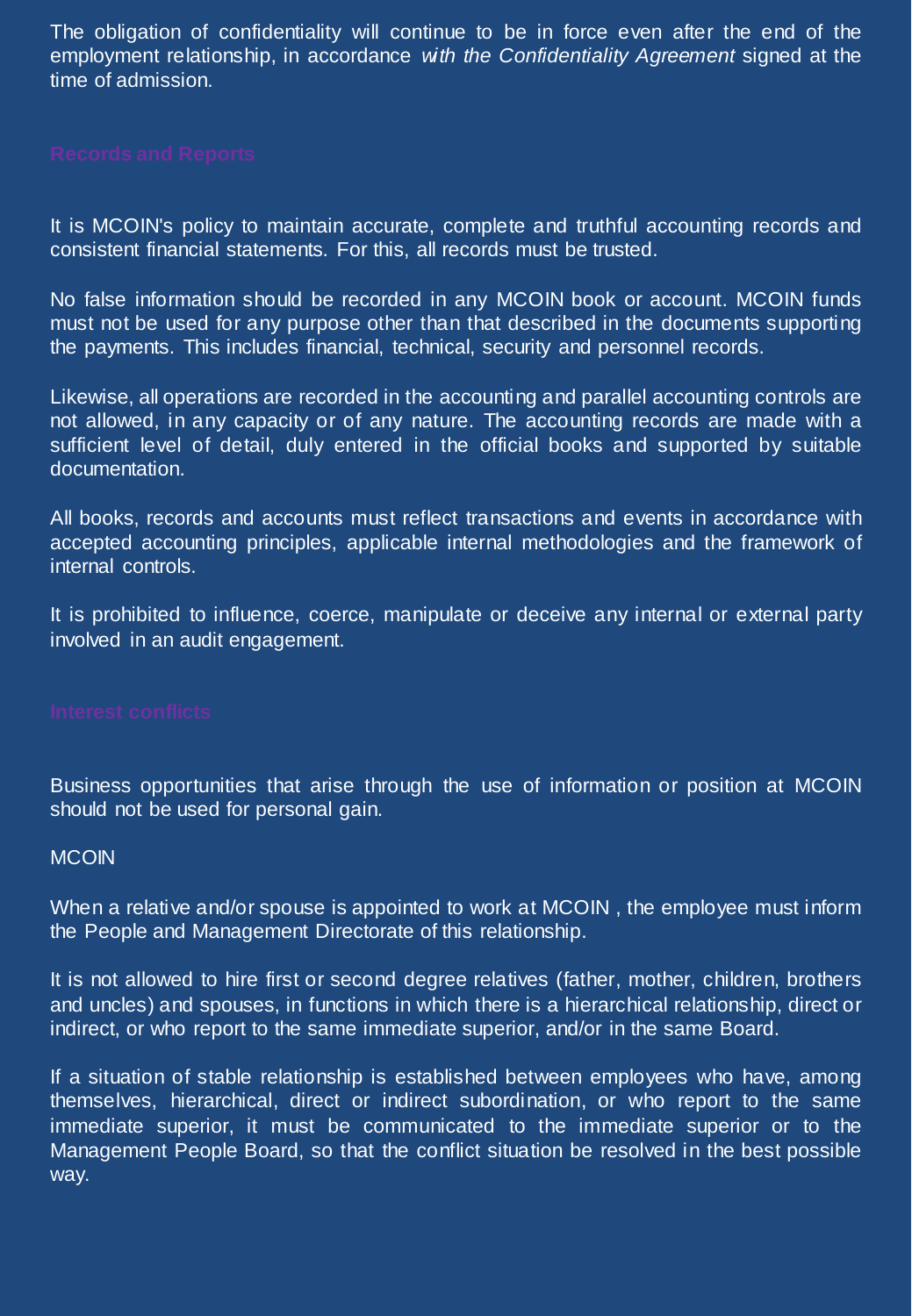MCOIN seeks to promote a healthy, organized and harmonious work environment, aiming at valuing the human being, with good levels of hygiene, ergonomics, equipment, personal protection and adequate treatment for the storage and handling of hazardous material.

Employees must be aware of and comply with all safety and health rules, practices and laws that apply to their activities, as well as take the necessary precautions to protect themselves, their coworkers and visitors, in activities indoors and external.

All MCOIN employees must wear their identification badge at all times while on duty.

MCOIN is transparent with government bodies and authorities, and complies with legislation in all spheres.

All information provided to government agencies must be truthful and accurate.

Under no circumstances may any type of illicit favor be offered to public officials or political organizations.

MCOIN has areas specially trained to speak with public bodies. In case of receipt of any court order or demand, it must be forwarded immediately to the Legal Department. Demands from other public bodies must be forwarded immediately to the responsible

All requests from the media and requests for interviews must be sent to the Press Office area. Any type of statement that directly or indirectly cites MCOIN without proper prior authorization is prohibited.

Corporate Governance of MCOIN companies it is guided by the creation of shareholder value, transparency, ethics, legality and corporate sustainability. It is the commitment of all employees to protect the interests of MCOIN shareholders and investors, with the Investor Relations Area responsible for this contact.

The confidentiality of information that is not yet public knowledge and that may interfere with the quotation of shares traded on stock exchanges or influence market movements and investment decisions must be ensured.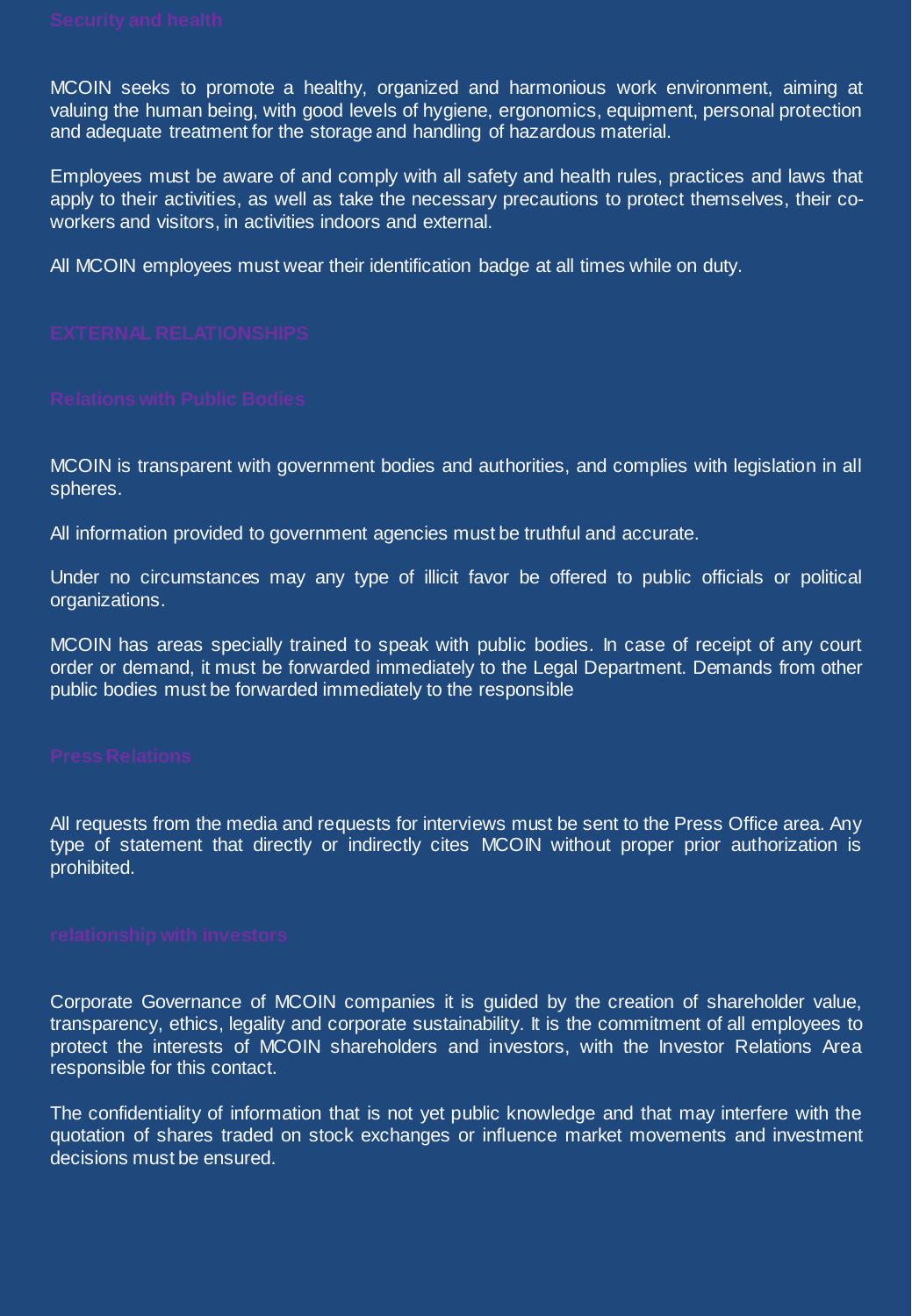Requests from financial analysts, investors and shareholders should be directed to the Investor Relations Department or to the Investor Relations channel through the MCOIN website .

To meet the needs of our customers and consumers, all the company's deliveries must be of high quality. From the shows shown to the public, advertising campaigns to the service and personal contact, MCOIN's commitment to the customer is based on honesty and transparency.

Building a solid and lasting relationship with our customers and consumers is everyone's responsibility. MCOIN focuses its activities on identifying needs and seeks to meet them through products and services that correspond to the advertised characteristics, without false promises. MCOIN's credibility lies in our ability to deliver what is agreed.

When a customer raises a problem or demand, it must be dealt with courteously and proactively, regardless of the company's area of activity.

Any form of bribery or influence by a client to favor negotiations must be repudiated.

The choice and contracting of suppliers must be based on technical, professional and ethical criteria, and be conducted through formally defined procedures, which assure MCOIN the best cost-benefit, where there is no room for decisions of personal interest.

The Supply Area employees are exclusively responsible for negotiating and approving suppliers.

No employee, regardless of area and hierarchical level, can favor one supplier over others. The hiring of a first or second degree relative (father, mother, children, brothers and uncles), spouses, friends or a company managed and controlled by them to supply goods or services should not be negotiated. Only suppliers and partners that respect, act and comply with all laws and regulations applicable to the contracted service or product, in addition to the rules and guidelines of conduct of this Code, should be hired. It is the employee's responsibility to inform the Procurement Area about doubts regarding the ethical conduct and behavior of companies that are notoriously disreputable in the market.

The Supplies Area must keep the supplier register permanently updated.

Companies that disrespect these rules and guidelines must be discredited.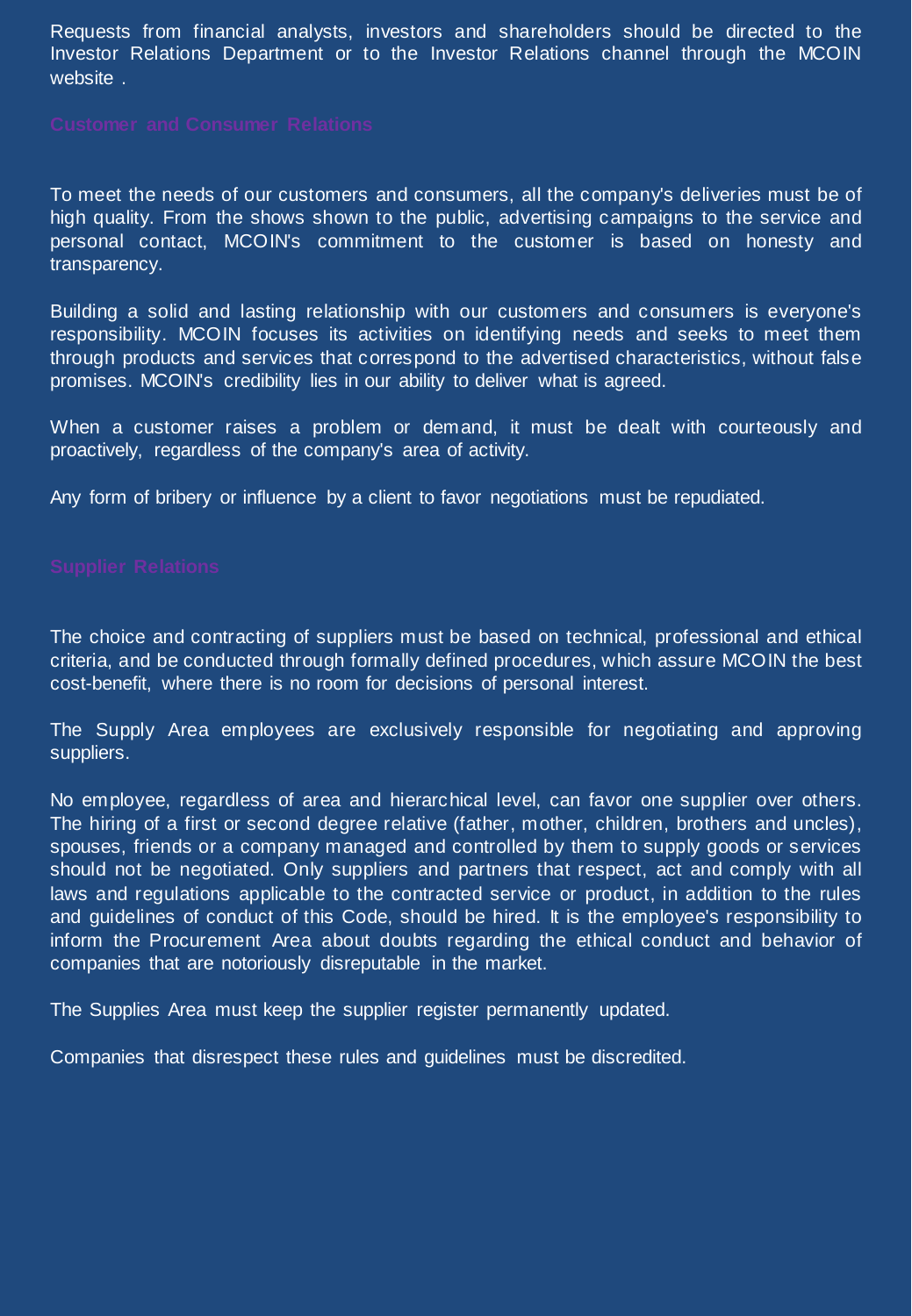MCOIN is present on social networks with the aim of informing, interacting and disseminating. Everything communicated on these channels has high visibility and is considered official information by customers. We must always be judicious when using them.

Disclose information from social networks or share, whenever possible in a positive way;

Take advantage of the internet to pass on your knowledge and acquire new ones;

Be kind to others. When you don't agree with other people's opinions, be polite and subtle when expressing your views;

Obtain permission from a third party if you intend to write about it.

Post photos of your work environment, or any information that is confidential or that may belittle the company;

Expose professional issues in open conversations;

Vent about company events, as it can be misunderstood and compromise both your career and the reputation of the place where you work;

Defend the company in an online discussion. Any problem, report it to the Digital Marketing team.

MCOIN respects Human Rights, values and cultural diversity present in each community where we operate.

The company honors its commitment to social actions through the due collection of legal charges and taxes, recognizing their importance for the maintenance of social, educational, cultural, environmental, health and safety programs implemented by government agencies.

MCOIN provides needy communities with free access to culture. Through philanthropic institutions in general, such as non-profit organizations, public schools, among others, MCOIN provides tickets and/or courtesies for its events, contributing to cultural promotion in society.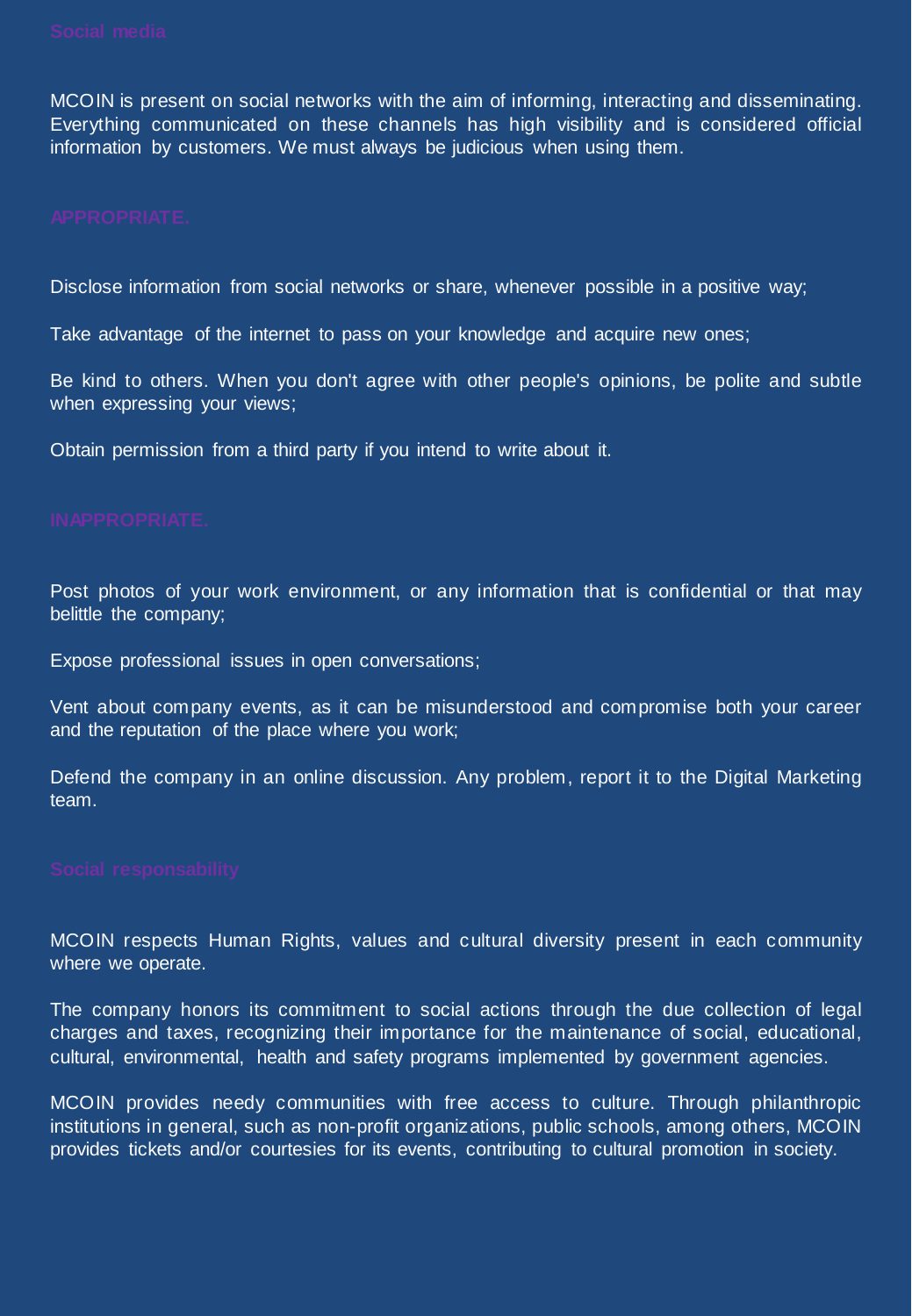MCOIN sponsors and/or adopts other forms of support for projects and activities aimed at the community, in accordance with the company's internal policies and in accordance with the objectives established for carrying out the proposed actions.

MCOIN repudiates any form of child labor or forced labor.

Respect for all laws for the protection of the community and the environment is, for our Company, an elementary principle resulting from legal and ethical guidelines.

Each employee is responsible for protecting the community and the environment. We must analyze all environmental impacts that our business may cause and take the necessary preventive measures.

All laws and regulations concerning the protection of the environment or the safety of installations and work must be strictly obeyed.

The available resources must be used optimally, avoiding unnecessary printing and waste of water and electricity.

Receiving gifts, presents, courtesies will only be acceptable if it does not influence negotiations between MCOIN and third parties, and their values must be symbolic, not exceeding 2% of the employee's monthly salary.

The provision of private services to an employee, by suppliers or customers, in the form of a gratuity or favor, must be rejected.

Payment by MCOIN or a third party of meal-related expenses within a normal business relationship is permitted.

MCOIN , in conducting its business, obeys the laws in force and respects free competition. Furthermore, it does not ask, does not demand, does not charge, that third parties and/or individuals initiate prosecutions against competition in general.

The company repudiates any form of violation of trade secrets or improper acquisition of confidential information about products and services. You must not reveal or encourage others to reveal or use any trade secret of MCOIN or a competitor. These secrets include prospecting for new content, commercial strategies, technical developments, and pricing information.

Any behavior that could lead the public to view MCOIN as unethical is prohibited. It is not permissible to make comments that could affect the image of the company or contribute to the dissemination of incorrect information about our products, services or operational and financial data.